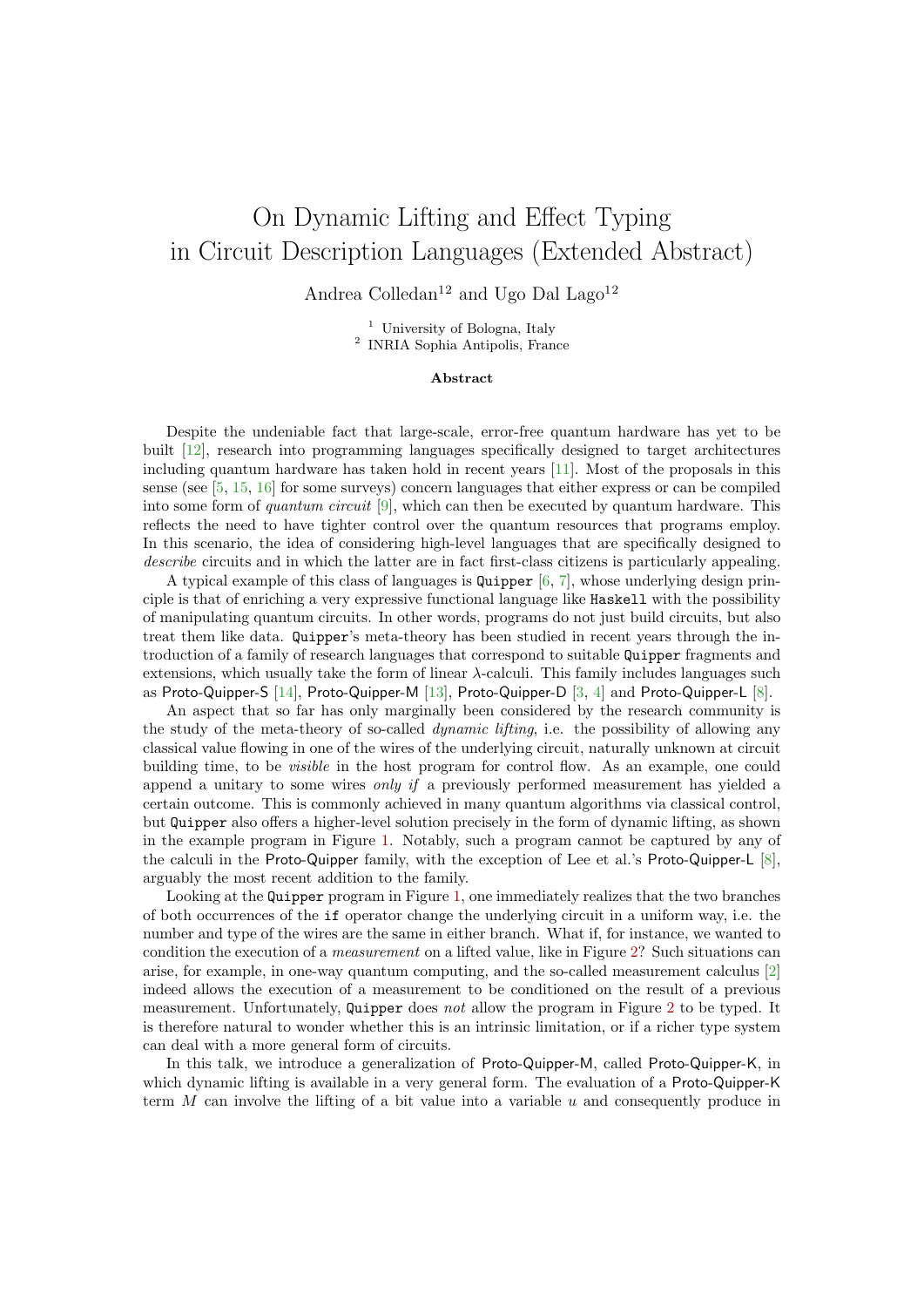On Dynamic Lifting and Effect Typing (A. Colledan and U. Dal Lago

<span id="page-1-0"></span>

Figure 1: Quantum teleportation circuit with dynamic lifting. The gray box represents the dynamic lifting of bit wires  $x, y$  and the extension of the circuit on wire b with one of four possible continuations, depending on the results of the intermediate measurement.

<span id="page-1-1"></span>

Figure 2: An example of conditional measurement. This program is ill-typed in Quipper.

output not a single result in the set VAL of values, but possibly one distinct result for each possible value of  $u$ . Therefore, it is natural to think of  $M$  as a computation that results in an object in the set  $\mathcal{K}_{\{u\}}(VAL)$ , where  $\mathcal{K}_{\{u\}} = X \mapsto (\{u\} \to \{0,1\}) \to X$  is a functor such that an element of  $\mathcal{K}_{\{u\}}(X)$  returns an element of X for each possible Boolean assignment to u.

This approach, though apparently straightforward, scales up in a nontrivial way. Since the lifting of a bit can happen conditionally on the value of a previously lifted variable, in the event that more than one variable is lifted, we have to resort to a tree-like structure to keep track of the eventual dependencies between consecutive liftings. We call such a structure a lifting tree and employ it pervasively throughout our work. In general, a program whose lifting pattern is captured by a lifting tree t produces a lifted value as a result, namely an element of  $\mathfrak{K}_t(VAL)$ , where  $\mathfrak{K}_t = X \mapsto (\mathscr{P}_t \to X)$  and  $\mathscr{P}_t$  is the set of all assignments of lifted variables which describe valid root-to-leaf paths in t. Since by design we want to handle situations in which a circuit, and by necessity the term building it, can produce results which have distinct types—and not only distinct values—depending on the values of the lifted variables, we also employ (in the spirit of the type and effects paradigm  $[10]$ ) an effectful notion of type, typing computations according to some *lifted type*, that is, an element of  $\mathcal{K}_{t}(TYPE)$ , where TYPE is the set of Proto-Quipper-K types.

Proto-Quipper-K is thus capable of producing not only circuits like the one in Figure [1,](#page-1-0) but rather a more general class of circuits whose structure and type *essentially depend* on the values flowing through the lifted channels, like the one in Figure [2.](#page-1-1) The main results that we give, beside the introduction of the language itself, its type system, and its operational semantics, are the type soundness results of subject reduction and progress, which together let us conclude that well-typed Proto-Quipper-K programs do not go wrong from an operational point of view. An extended version of our work is already available in [\[1\]](#page-2-15).